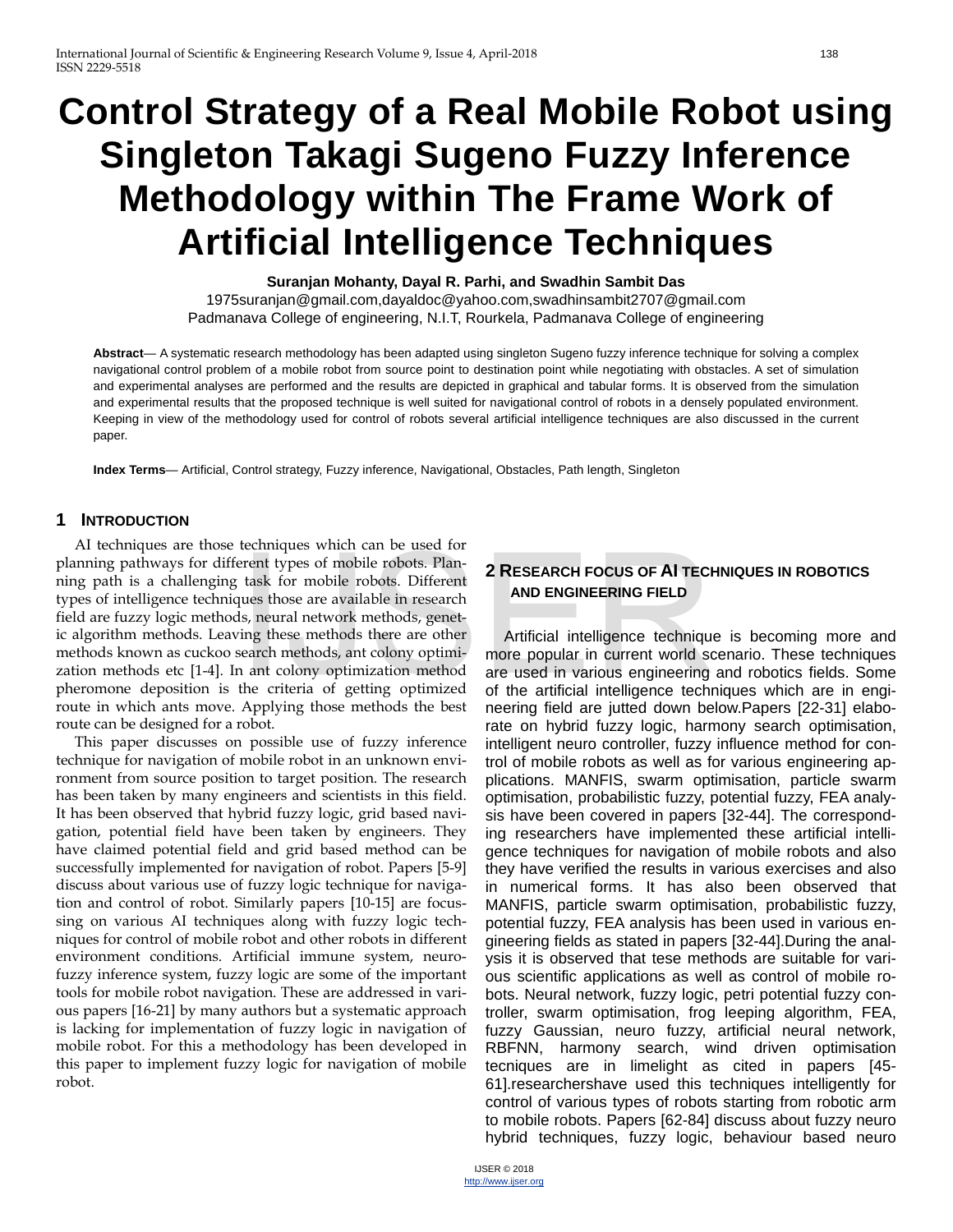International Journal of Scientific & Engineering Research Volume 9, Issue 4, April-2018 139 ISSN 2229-5518

fuzzy technique, type-2 fuzzy, ANN and fuzzy logic technique for finding out steering angle for mobile robot during navigation. They have concluded that using these techniques a robot can get proposed steering angle and successfully reach the target. Behaviour based navigation has been cited in papers [85-99] for doing behaviour based navigation. Several artificial intelligence techniques such as potential function, RBFNN, adaptive network based FIS, artificial immune system, rule based fuzzy logic controller, Genetic algorithm and fuzzy interference technique are being used by researchers. Also the characteristic based and behaviour based navigation using invasive weed optimisation has been observed in papers [100-105]. Papers [106- 121] dealt with genetic algorithm, mamdani, adaptive genetic , Sugeno-fuzzy, ant colony, frog leaping algorithm, adaptive neuro fuzzy, Bees algorithm, chaotic optimisation for control of mobile robots. Use of these techniques are beneficial for the researchers because they give an obstacle free path for mobile robot from start position to goal position. Similarly rule based neuro fuzzy, neuro fuzzy navigation, particle swarm optimisation, multi objective ANFIS, takagi Sugeno, fuzzy interference technique, fuzzy logic, firefly algorithm, ANFIS are being used by many engineers in papers [122-144]. In these papers the engineers have derived many behaviour such as obstacle avoidance, target seeking using this type of artificial intelligence techniques. Papers [145-164] depict a type to FLC, Genetic Algorithm, Neural network, Cuckoo search algorithm, Fuzzy Neuro controller, IWO based adoptive Neuro-fuzzy controller for successful control of mobile robots from start position to goal position in various conditions. Similarly papers [165- 181] describe neuro fuzzy controller, ecologically inspired algorithm, cuckoo search method, immune based algorithm, hybrid fuzzy, sliding mode fuzzy, mamdani type fuzzy, neuro fuzzy algorithm, ANN, FEA for control navigation of mobile robots. It is seen that techniques are vary potential in various complicated and unstructured environments. Takagi Sugeno, type-2 fuzzy, hybrid PSO based fuzzy path planner, adoptive neuro fuzzy, type-1 fuzzy and ANFIS is addressed in papers [182-198] for navigation of mobile robots in a cluttered environment. This type of techniques along with ACO, radial basis function, type-2 fuzzy also been addressed in papers [199-211]. In papers [212-223] a specific focus have been made to elaborate RBFNN, ANN, Potential field, innate immune system, adoptive fuzzy neuro system for possible solution of navigational problem of wheeled robots subjected to various environmental conditions. In papers [224-237] MANFIS, SA, FLC, ANFIS, teaching and learning algorithm have been dealt vigorously for successfully implementation of control of mobile robots from start point to goal point. Papers [238-241] discuss on PID controller, application of PID controller for navigation of mobile robots for various scenarios. artificial intelligence techniques.<br>
type to FLC, Genetic Algorithm,<br>
search algorithm, Fuzzy Neuro<br>
optive Neuro-fuzzy controller for<br>
ille robots from start position to<br>
onditions. Similarly papers [165-<br>
y controller, e

## **3 ANALYSIS OF FUZZY LOGIC METHOD FOR ROBOT NAVIGATION**

3.1Description of inputs and outputs

In the fuzzy controller we have used four inputs and one outputs. The four inputs are FOD, ROD, LOD, TA and output is SA.

**3.2 Corresponding fuzzy logic figure in final form**



Fig. 1 View Fuzzy Architecture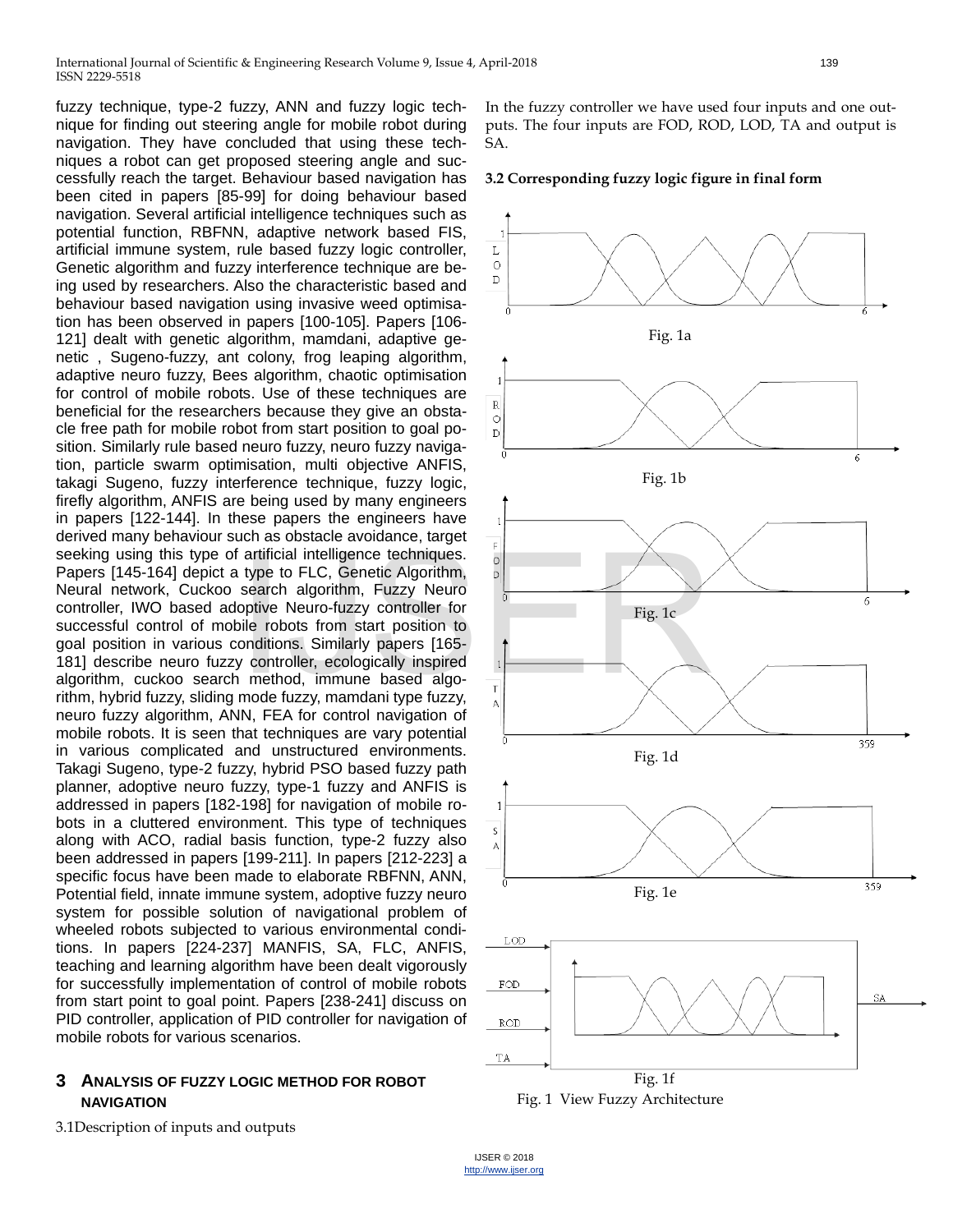#### **3.3 Steering Angle (SA) Calculation**

SA 
$$
= \int_{a}^{b} \mu_{A}(x) x dx
$$
  
\nSA 
$$
\int_{a}^{b} \mu_{A}(x) dx
$$
 (1)

## **4 DESCRIPTION OF ROBOT USED FOR EXPERIMENTAL PURPOSE**

Robot(Boebot) :-



Figure 2: Side View of Robot



Figure 3 Top View of Robot

Description of Boebot:- The Boebot is a mobile robot. It is made by Parallax Inc. Company. The parts of the boebot consist of two geared motors, Aluminum chassis and control electronics. Two geared motors are mounted on the aluminum chassis. Two wheels are mounted on the motor. The rear wheel is made of drilled polyethene ball. Mounting holes and slots may be used to add custom robotic equipment. The controlling part of the robot are parallax's popular micro controller Basic stamp – II. The basic stamp – II processor is programmed using P BASIC language. This language is simple but powerful clone of BASIC language. This language also gets support of many specific peripheral devices. The code is developed within the free integrated development environ-

ment basic stamp windows editor which contains the code downloader and the communication terminal.

Control of inputs and outputs:- The processor carries 16 no.of general purpose pins.These pins can be freely configured as inputs and outputs.A LED diode is connected to pin-14. The pin-14 is controlled by a switch which connects the pin-3. The circuit is made on solderless breadboard. The LED works on a short computer program.

Servomotor control:- DC motors having built-in-gears as well as feed back control loop circuitry are called servos.

## **5 SIMULATION AND EXPERIMENTAL RESULTS**

## **5.1 Simulation results in pictorial form**



Figure 4 Simulation results of robot

## **5.2 Experimental results in pictorial form**



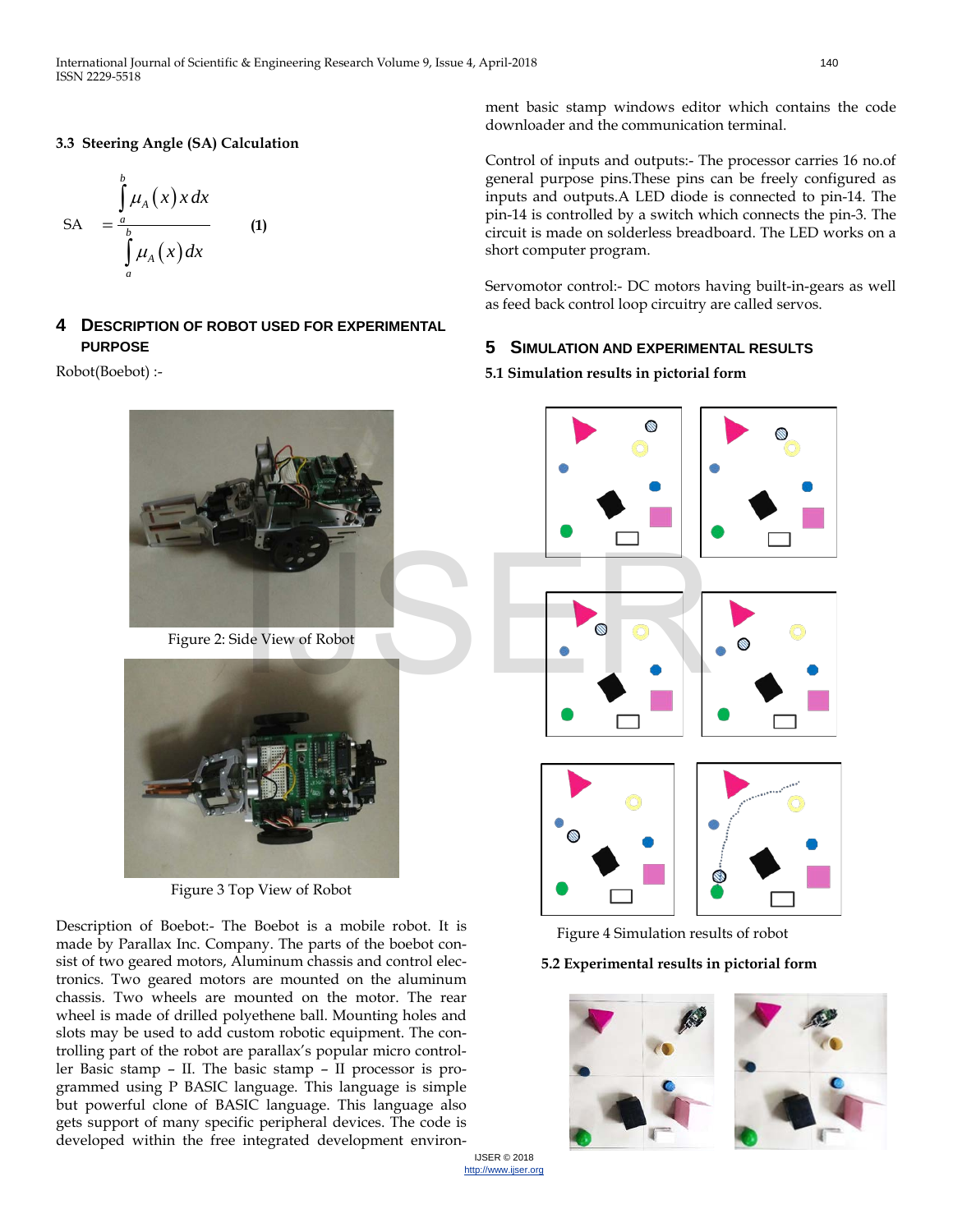

Figure 5 Experimental results of robot

| 5.3. Experiment and simulation results of path length in mm |  |
|-------------------------------------------------------------|--|
| Table-1 Path length of robot during navigation              |  |

| No. of   |                   | Path length in Path length in Deviation |                  | <b>Average</b> | 6. Conclusion                          |
|----------|-------------------|-----------------------------------------|------------------|----------------|----------------------------------------|
| exercise | <b>Simulation</b> | <b>Experiment</b> (PLS-PLE) Deviation   |                  |                | The current paper deals with mam       |
|          |                   | (PLS) in mm (PLE) In mm *100/PLE        |                  |                | for navigation of mobile robots in a h |
|          | 65                | 67                                      | 2.9              | 3.14           | There are four inputs to the fuzzy     |
| 2.       | 76                | 79                                      | 3.8              |                | ROD, LOD, TA and output from 1         |
| 3.       | 80                | 84                                      | 4.8              |                | comparison is also made between a      |
| 4.       | 85                | 87                                      | 2.3              |                | results in pictorial form. They are do |
| 5.       | 88                | 90                                      | $2.2\phantom{0}$ |                | Similarly numerical comparison has     |
| 6.       | 91                | 94                                      | 3.2              |                | table no. 1 and 2. During the compa    |
| 7.       | 93                | 97                                      | 4.1              |                | form the deviation is found to be wi   |
| 8.       | 95                | 98                                      | 3.1              |                | that using this techniques the robot   |
| 9.       | 96                | 99                                      | 3.0              |                | highly populated environment. In fu    |
| 10.      | 97                | 99                                      | 2.0              |                | will be taken for navigation of mobil  |

**5.4. Experiment and simulation results of time taken in milli second**

**Table-2 Time taken by robot during navigation**

| No. of | Time taken in Time taken in Deviation | $\sigma$                               | $\sigma$            | Average |
|--------|---------------------------------------|----------------------------------------|---------------------|---------|
|        | exercise Simulation                   | experiment                             | (TTS-TTE) Deviation |         |
|        |                                       | (TTS) in milli (TTE) in milli *100/TTE |                     |         |
|        | second                                | second                                 |                     |         |
| 1.     | 4800                                  | 4947                                   | 2.9                 | 3.24    |
| 2.     | 5612                                  | 5833                                   | 3.8                 |         |
| 3.     | 5907                                  | 6215                                   | 4.9                 |         |
| 4.     | 6276                                  | 6424                                   | 2.3                 |         |
| 5.     | 6498                                  | 6660                                   | 2.4                 |         |
| 6.     | 6720                                  | 6900                                   | 2.6                 |         |
| 7.     | 6867                                  | 7163                                   | 4.1                 |         |
| 8.     | 7015                                  | 7250                                   | 3.2                 |         |
| 9.     | 7089                                  | 7350                                   | 3.5                 |         |
| 10.    | 7100                                  | 7300                                   | 2.7                 |         |

# **5.5. Discussion on pictorial and tabular form**

In this paper we have given six set of pictures for simulation

and six set of pictures for experiment. This six set of picture for simulation depicts the various stages of robots in six position while the robot navigates from start point to goal points while avoiding obstacles. Similarly the corresponding experimental figures are given in six sets and they are depicting the similar situation as that simulation for comparison.

Two tables are given in the present paper named as table no. 1 and table no. 2. Table no. 1 depicts the path length in simulation and experimental; setup for ten number of exercises and the deviation is found to be within 5%. Similarly table no. 2 gives the time taken for simulation and experiment and the deviation is found to be within 5%.

#### **5.6.Discussion on cause of deviation of results in simulation and experiment**

Deviation of simulation and experimental results are due to some assumption taken in simulation while these assumption are not taken during the experiment because while the robot is moving in a real form on a floor sleepage occurs between the wheel and the floor that is why simulation and experimental results differ by 5%.

#### **6. Conclusion**

The current paper deals with mamdani fuzzy inference system for navigation of mobile robots in a highly cluttered environment. There are four inputs to the fuzzy logic system. They are FOD, ROD, LOD, TA and output from fuzzy logic system is SA. A comparison is also made between simulation and experimental results in pictorial form. They are depicted in figure no. 4 and 5. Similarly numerical comparison has been given in ten exercises in table no. 1 and 2. During the comparison in tabular and pictorial form the deviation is found to be within 5%. It has been observed that using this techniques the robot can successfully navigate in a highly populated environment. In future other hybrid techniques will be taken for navigation of mobile robot.

## **REFERENCES**

- [1] Koren, Y., & Borenstein, J. (1991, April). Potential field methods and their inherent limitations for mobile robot navigation. In Robotics and Automation, 1991. Proceedings., 1991 IEEE International Conference on (pp. 1398-1404). IEEE.
- [2] Thrun, S. (1998). Learning metric-topological maps for indoor mobile robot navigation. Artificial Intelligence, 99(1), 21-71.
- [3] Thrun, S., & Bücken, A. (1996, August). Integrating grid-based and topological maps for mobile robot navigation. In Proceedings of the National Conference on Artificial Intelligence (pp. 944-951).
- [4] Mohanty, P. K., & Parhi, D. R. (2012, December). Path Generation and Obstacle Avoidance of an Autonomous Mobile Robot Using Intelligent Hybrid Controller. In SEMCCO (pp. 240-247).
- [5] Parhi, D. R., & Das, H. C. (2008). Smart crack detection of a beam using fuzzy logic controller. Int. J. Comput. Intell.: Theory Pract, 3(1), 9-21.
- [6] Khan, I. A., Yadao, A., Parhi, D. R., Ghazaly, N. M., El-Sharkawy, M., & Ahmed, I. (2014). Fault Diagnosis of Cracked Cantilever Composite Beam by Vibration Measurement and RBFNN. Journal of Mechanical Design, 1(1), 1-4.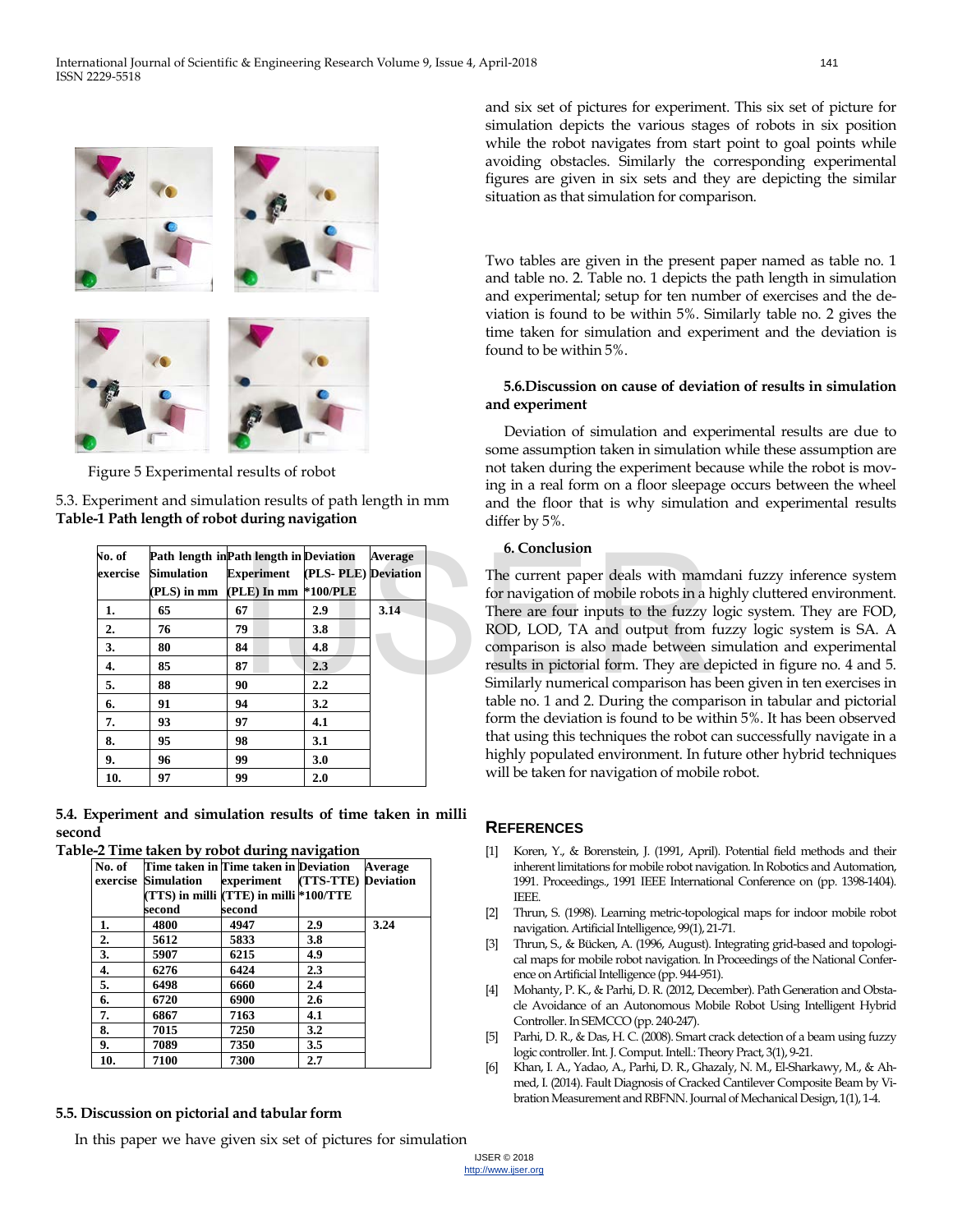- [7] Parhi, D. R., & Behera, A. K. (1997). Dynamic deflection of a cracked beam with moving mass. Proceedings of the Institution of Mechanical Engineers, Part C: Journal of Mechanical Engineering Science, 211(1), 77-87.
- [8] Parhi, D. R. (2000). Navigation of multiple mobile robots in an unknown environment (Doctoral dissertation, University of Wales. Cardiff).
- [9] Deepak, B. B. V. L., & Parhi, D. R. (2011). Kinematic analysis of wheeled mobile robot. Automation & Systems Engineering, 5(2) , 96-111.
- [10] Brooks, R. (1986). A robust layered control system for a mobile robot. IEEE journal on robotics and automation, 2(1), 14-23.
- [11] Cassandra, A. R., Kaelbling, L. P., & Kurien, J. A. (1996, November). Acting under uncertainty: Discrete Bayesian models for mobile-robot navigation. In Intelligent Robots and Systems' 96, IROS 96, Proceedings of the 1996 IEEE/RSJ International Conference on (Vol. 2, pp. 963-972). IEEE.
- [12] DeSouza, G. N., & Kak, A. C. (2002). Vision for mobile robot navigation: A survey. IEEE transactions on pattern analysis and machine intelligence, 24(2), 237-267.
- [13] Parhi, D. R. K., & Dash, A. K. (2010). Faults detection by finite element analysis of a multi cracked beam using vibration signatures. International Journal of Vehicle Noise and Vibration, 6(1), 40-54.
- [14] Parhi, D. R., & Choudhury, S. (2011). Smart crack detection of a cracked cantilever beam using fuzzy logic technology with hybrid membership functions. Journal of Engineering and Technology Research, 3(8), 270-278.
- [15] Dash, A. K., & Parhi, D. R. (2011). Development of an inverse methodology for crack diagnosis using AI technique. International Journal of Computational Materials Science and Surface Engineering, 4(2), 143-167.
- [16] Deepak, B. B. V. L., & Parhi, D. R. (2016). Control of an automated mobile manipulator using artificial immune system. Journal of Experimental & Theoretical Artificial Intelligence, 28(1-2), 417-439.
- [17] Parhi, D. R., Pradhan, S. K., Panda, A. K., & Behera, R. K. (2009). The stable and precise motion control for multiple mobile robots. Applied Soft Computing, 9(2), 477-487.
- [18] Mohanty, P. K., & Parhi, D. R. (2015). A new hybrid intelligent path planner for mobile robot navigation based on adaptive neuro-fuzzy inference system. Australian Journal of Mechanical Engineering, 13(3), 195-207.
- [19] Murray, D., & Little, J. J. (2000). Using real-time stereo vision for mobile robot navigation. autonomous robots, 8(2), 161-171.
- [20] Beom, H. R., & Cho, H. S. (1995). A sensor-based navigation for a mobile robot using fuzzy logic and reinforcement learning. IEEE transactions on Systems, Man, and Cybernetics, 25(3), 464-477.
- [21] Arkin, R. C. (1989). Motor schema—based mobile robot navigation. The International journal of robotics research, 8(4), 92-112.
- [22] Parhi, D. R., Deepak, B. B. V. L., Nayak, D., & Amrit, A. (2012). Forward and Inverse Kinematic Models for an Articulated Robotic Manipulator. International Journal of Artificial Intelligence and Computational Research, 4(2), 103- 109.
- [23] Sahu, S., Kumar, P. B., & Parhi, D. R. (2017). Intelligent hybrid fuzzy logic system for damage detection of beam-like structural elements. Journal of Theoretical and Applied Mechanics, 55(2), 509-521.
- [24] Kundu, S., Mishra, M., & Parhi, D. R. (2014, December). Autonomous navigation of underwater mobile robot based on harmony search optimization. In Power Electronics, Drives and Energy Systems (PEDES), 2014 IEEE International Conference on (pp. 1-6). IEEE.
- [25] Singh, M. K., & Parhi, D. R. (2009, January). Intelligent neuro-controller for navigation of mobile robot. In Proceedings of the International conference on advances in computing, communication and control (pp. 123-128). ACM.
- [26] Parhi, D. R., & Behera, A. K. (2000). Vibrational analysis of cracked rotor in viscous medium. Journal of Vibration and Control, 6(3), 331-349.
- [27] Jena, S. P., Parhi, D. R., & Mishra, D. (2015, December). Response of Cracked Cantilever Beam Subjected to Traversing Mass. In ASME 2015 Gas Turbine India Conference (pp. V001T05A011-V001T05A011). American Society of Mechanical Engineers.
- [28] Rusu, P., Petriu, E. M., Whalen, T. E., Cornell, A., & Spoelder, H. J. (2003). Behavior-based neuro-fuzzy controller for mobile robot navigation. IEEE Transactions on Instrumentation and Measurement, 52(4), 1335-1340.
- [29] Pham, D. T., Castellani, M., & Fahmy, A. A. (2008, July). Learning the inverse kinematics of a robot manipulator using the bees algorithm. In Industrial Informatics, 2008. INDIN 2008. 6th IEEE International Conference on (pp. 493- 498). IEEE
- [30] Ng, K. C., & Trivedi, M. M. (1998). A neuro-fuzzy controller for mobile robot navigation and multirobot convoying. IEEE Transactions on Systems, Man, and Cybernetics, Part B (Cybernetics), 28(6), 829-840.
- [31] Das, H. C., & Parhi, D. R. (2010). Identification of crack location and intensity in a cracked beam by fuzzy reasoning. International journal of intelligent systems technologies and applications, 9(1), 75-95.
- [32] Behera, R. K., Parhi, D. R. K., & Sahu, S. K. (2006). Vibration analysis of a cracked rotor surrounded by viscous liquid. Journal of Vibration and Control, 12(5), 465-494.
- [33] Parhi, D. R., & Sonkar, R. K. (2012). Different Methodologiesof a Navigation of Autonomous Mobile Robot for Unknown Environment.
- [34] Mohanty, P. K., & Parhi, D. R. (2014). Path planning strategy for mobile robot navigation using MANFIS controller. In Proceedings of the International Conference on Frontiers of Intelligent Computing: Theory and Applications (FICTA) 2013 (pp. 353-361). Springer, Cham.
- [35] Agarwalla, D. K., & Parhi, D. R. (2013). Effect of crack on modal parameters of a cantilever beam subjected to vibration. Procedia Engineering, 51, 665-669.
- [36] Deepak, B. B. V. L., & Parhi, D. R. (2013, December). Target seeking behaviour of an intelligent mobile robot using advanced particle swarm optimization. In Control, Automation, Robotics and Embedded Systems (CARE), 2013 International Conference on (pp. 1-6). IEEE.
- [37] Koren, Y., & Borenstein, J. (1991, April). Potential field methods and their inherent limitations for mobile robot navigation. In Robotics and Automation, 1991. Proceedings., 1991 IEEE International Conference on (pp. 1398-1404). IEEE.
- [38] Juang, C. F., & Chang, Y. C. (2011). Evolutionary-group-based particleswarm-optimized fuzzy controller with application to mobile-robot navigation in unknown environments. IEEE Transactions on Fuzzy Systems, 19(2), 379-392.
- [39] Arkin, R. C. (1989). Motor schema—based mobile robot navigation. The International journal of robotics research, 8(4), 92-112.
- [40] Parhi, D. R., Behera, A. K., & Behera, R. K. (1995). Dynamic characteristics of cantilever beam with transverse crack. Aeronautical Society of India, Journal, 47(3), 131-144.
- [41] Patle, B. K., Parhi, D. R., Jagadeesh, A., ... & Kashyap, S. K. (2016). Probabilistic fuzzy controller based robotics path decision theory. World Journal of Engineering, 13(2), 181-192. multiple mobile robots. Applied Soft Compu-<br>
terrational journal of robotics research, 8<br>
(2015). A new hybrid intelligent path planner [40] Parhi, D. R., Behera, A. K., & Behera, R.<br>
sed on adaptive neuro-fuzzy inference
	- [42] Deepak, B. B. V. L., Parhi, D. R., & Raju, B. M. V. A. (2014). Advance particle swarm optimization-based navigational controller for mobile robot. Arabian Journal for Science and Engineering, 39(8), 6477-6487.
	- [43] Pradhan, S. K., Parhi, D. R., Panda, A. K., & Behera, R. K. (2006). Potential field method to navigate several mobile robots. Applied Intelligence, 25(3), 321-333.
	- [44] Parhi, D. R., Muni, M. K., & Sahu, C. (2012). Diagnosis of Cracks in Structures Using FEA Analysis, 27-42.
	- [45] Pham, D. T., & Parhi, D. R. (2003). Navigation of multiple mobile robots using a neural network and a Petri Net model. Robotica, 21(1), 79-93.
	- [46] DeSouza, G. N., & Kak, A. C. (2002). Vision for mobile robot navigation: A survey. IEEE transactions on pattern analysis and machine intelligence, 24(2), 237-267.
	- [47] Fierro, R., & Lewis, F. L. (1998). Control of a nonholonomic mobile robot using neural networks. IEEE Transactions on neural networks, 9(4), 589-600.
	- [48] Yen, J., & Pfluger, N. (1995). A fuzzy logic based extension to Payton and Rosenblatt's command fusion method for mobile robot navigation. IEEE Transactions on Systems, Man, and Cybernetics, 25(6), 971-978.
	- [49] Parhi, D. R., & Mohanta, J. C. (2011). Navigational control of several mobile robotic agents using Petri-potential-fuzzy hybrid controller. Applied Soft Computing, 11(4), 3546-3557.
	- Parhi, D. R., Pothal, J. K., & Singh, M. K. (2009, December). Navigation of multiple mobile robots using swarm intelligence. In Nature & Biologically Inspired Computing, 2009. NaBIC 2009. World Congress on (pp. 1145-1149). IEEE.
	- [51] Shubhasri, K., & Parhi, D. R. (2015). Navigation based on adaptive shuffled frog-leaping algorithm for underwater mobile robot. In Intelligent Computing, Communication and Devices (pp. 651-659). Springer, New Delhi.
	- [52] Parhi, D. R., & Behera, A. K. (1997). Dynamic deflection of a cracked shaft subjected to moving mass. Canadian Society for Mechanical Engineering, Transactions, 21(3), 295-316.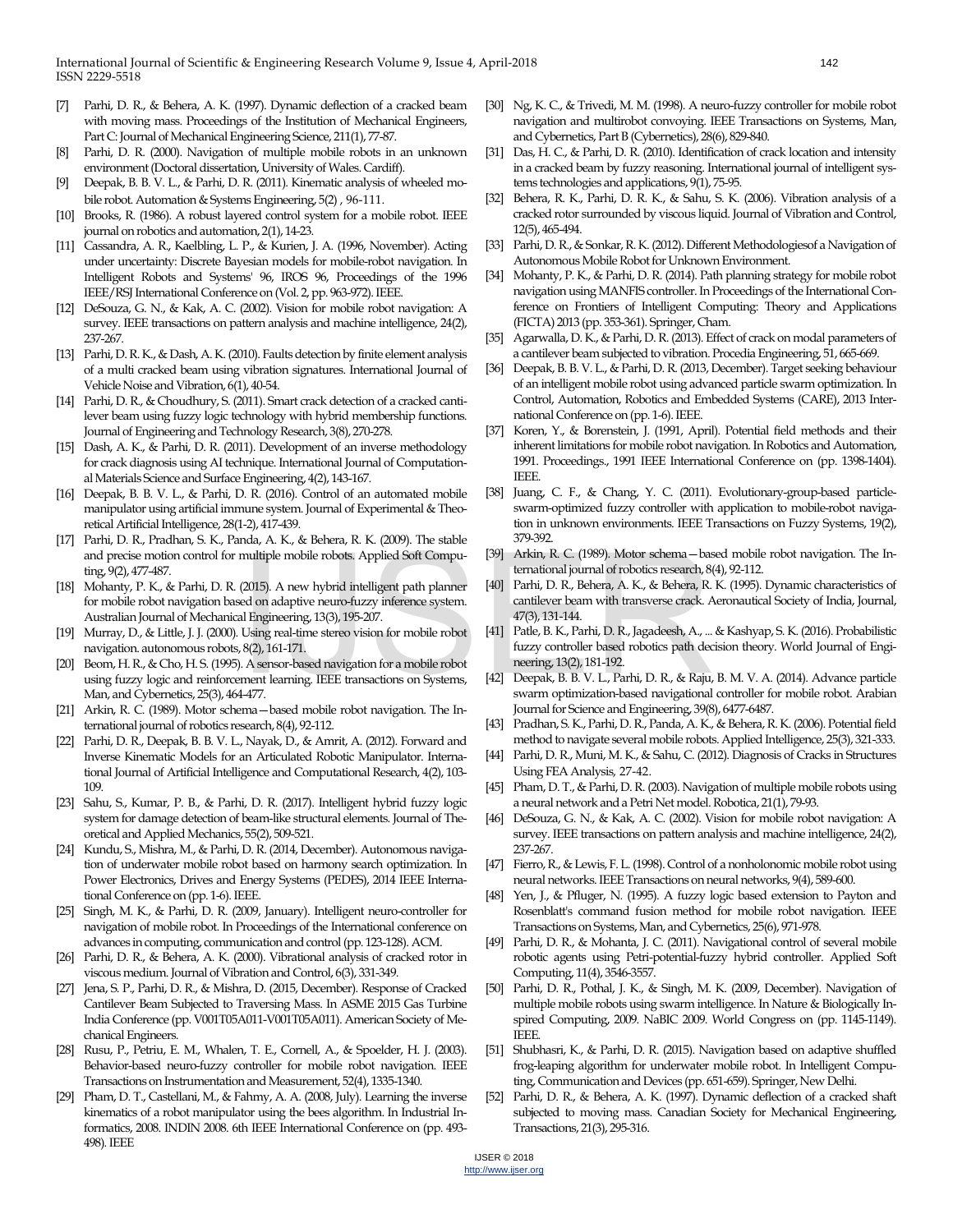- [53] Sethi, R., Senapati, S. K., & Parhi, D. R. K. (2014). Analysis of Crack in Structures Using Finite Element Method. Analysis, 2(2).
- [54] Parhi, D. R., & Das, H. C. (2008). Structural damage detection by fuzzygaussian technique. International Journal of Mathematics and Mechanics, 4, 39-59.
- [55] Zhu, A., & Yang, S. X. (2007). Neurofuzzy-based approach to mobile robot navigation in unknown environments. IEEE Transactions on Systems, Man, and Cybernetics, Part C (Applications and Reviews), 37(4), 610-621.
- [56] Leonard, J. J., & Durrant-Whyte, H. F. (2012). Directed sonar sensing for mobile robot navigation (Vol. 175). Springer Science & Business Media.
- [57] Yen, J., & Pfluger, N. (1995). A fuzzy logic based extension to Payton and Rosenblatt's command fusion method for mobile robot navigation. IEEE Transactions on Systems, Man, and Cybernetics, 25(6), 971-978.
- [58] Singh, M. K., & Parhi, D. R. (2011). Path optimisation of a mobile robot using an artificial neural network controller. International Journal of Systems Science, 42(1), 107-120.
- [59] Panigrahi, P. K., Ghosh, S., & Parhi, D. R. (2014, January). A novel intelligent mobile robot navigation technique for avoiding obstacles using RBF neural network. In Control, Instrumentation, Energy and Communication (CIEC), 2014 International Conference on (pp. 1-6). IEEE.
- [60] Kundu, S., & Parhi, D. R. (2016). Navigation of underwater robot based on dynamically adaptive harmony search algorithm. Memetic Computing, 8(2), 125-146.
- [61] Pandey, A., & Parhi, D. R. (2017). Optimum path planning of mobile robot in unknown static and dynamic environments using Fuzzy-Wind Driven Optimization algorithm. Defence Technology, 13(1), 47-58.
- [62] Jena, S. P., & Parhi, D. R. (2017). Response analysis of cracked structure subjected to transit mass-a parametric study. Journal of Vibroengineering, 19(5).
- [63] Jena, P. C., Pohit, G., & Parhi, D. R. (2017). Fault Measurement in Composite Structure by Fuzzy-Neuro Hybrid Technique from the Natural Frequency and Fibre Orientation. JOURNAL OF VIBRATION ENGINEERING & TECHNOLOGIES, 5(2), 123-136. brid Technique from the Natural Frequency<br>
Science and Technology, 28(7), 2861-2868<br>
5.<br>
(87) Patle, B. K., Parhi, D., Jagadeesh, A., & S<br>
(87) Patle, B. K., Parhi, D., Jagadeesh, A., & S<br>
(87) Patle, B. K., Parhi, D., Jag
- [64] Beom, H. R., & Cho, H. S. (1995). A sensor-based navigation for a mobile robot using fuzzy logic and reinforcement learning. IEEE transactions on Systems, Man, and Cybernetics, 25(3), 464-477.
- [65] Seraji, H., & Howard, A. (2002). Behavior-based robot navigation on challenging terrain: A fuzzy logic approach. IEEE Transactions on Robotics and Automation, 18(3), 308-321.
- [66] Saffiotti, A. (1997). The uses of fuzzy logic in autonomous robot navigation. Soft Computing, 1(4), 180-197.
- [67] Kundu, S., & Parhi, D. R. (2015). Navigational Analysis for Underwater Mobile Robot based on Multiple ANFIS Approach. Journal of Advances in Mechanical Engineering and Science, 1(1), 46-56.
- [68] Dash, A. K., & Parhi, D. R. (2012). Development of a Vibration-Based Crack Diagnostic Application Using the MANFIS Technique. International Journal of Acoustics & Vibration, 17(2).
- [69] Pandey, A., Sonkar, R. K., Pandey, K. K., & Parhi, D. R. (2014, January). Path planning navigation of mobile robot with obstacles avoidance using fuzzy logic controller. In Intelligent Systems and Control (ISCO), 2014 IEEE 8th International Conference on (pp. 39-41). IEEE.
- [70] Jena, P. K., Thatoi, D. N., & Parhi, D. R. (2015). Dynamically Self-Adaptive Fuzzy PSO Technique for Smart Diagnosis of Transverse Crack. Applied Artificial Intelligence, 29(3), 211-232.
- [71] Panigrahi, P. K., Ghosh, S., & Parhi, D. R. (2015). Navigation of autonomous mobile robot using different activation functions of wavelet neural network. Archives of Control Sciences, 25(1), 21-34.
- [72] Das, H. C., & Parhi, D. R. (2009, December). Application of neural network for fault diagnosis of cracked cantilever beam. In Nature & Biologically Inspired Computing, 2009. NaBIC 2009. World Congress on (pp. 1303-1308). IEEE.
- [73] Rusu, P., Petriu, E. M., Whalen, T. E., Cornell, A., & Spoelder, H. J. (2003). Behavior-based neuro-fuzzy controller for mobile robot navigation. IEEE Transactions on Instrumentation and Measurement, 52(4), 1335-1340.
- [74] Hagras, H. A. (2004). A hierarchical type-2 fuzzy logic control architecture for autonomous mobile robots. IEEE Transactions on Fuzzy systems, 12(4), 524- 539.
- [75] Martínez, R., Castillo, O., & Aguilar, L. T. (2009). Optimization of interval type-2 fuzzy logic controllers for a perturbed autonomous wheeled mobile robot using genetic algorithms. Information Sciences, 179(13), 2158-2174.
- [76] Mohanty, P. K., & Parhi, D. R. (2013, December). A new intelligent approach for mobile robot navigation. In International Conference on Pattern Recognition and Machine Intelligence (pp. 243-249). Springer, Berlin, Heidelberg.
- [77] Pradhan, S. K., Parhi, D. R., & Panda, A. K. (2006). Navigation of multiple mobile robots using rule-based neuro-fuzzy technique. International Journal of Computational Intelligence, 3(2), 142-152.
- [78] Parhi, D. R. K., & Kumar, D. A. (2009). Analysis of methodologies applied for diagnosis of fault in vibrating structures. International Journal of Vehicle Noise and Vibration, 5(4), 271-286.
- [79] Mohanty, P. K., & Parhi, D. R. (2014, December). A new real time path planning for mobile robot navigation using invasive weed optimization algorithm. In Proceedings of ASME 2014 gas turbine india conference, p V001T07A002.
- [80] Yadao, A. R., & Parhi, D. R. (2015). Experimental and Numerical Analysis of Cracked Shaft in Viscous Medium at Finite Region. In Advances in Structural Engineering (pp. 1601-1609). Springer, New Delhi.
- [81] Mohanty, J. R., Verma, B. B., Ray, P. K., & Parhi, D. K. (2009). Application of artificial neural network for fatigue life prediction under interspersed mode-I spike overload. Journal of Testing and Evaluation, 38(2), 177-187.
- [82] Ng, K. C., & Trivedi, M. M. (1998). A neuro-fuzzy controller for mobile robot navigation and multirobot convoying. IEEE Transactions on Systems, Man, and Cybernetics, Part B (Cybernetics), 28(6), 829-840.
- [83] Driankov, D., & Saffiotti, A. (Eds.). (2013). Fuzzy logic techniques for autonomous vehicle navigation (Vol. 61). Physica.
- [84] Ge, S. S., & Cui, Y. J. (2000). New potential functions for mobile robot path planning. IEEE Transactions on robotics and automation, 16(5), 615-620.
- [85] Khan, I. A., & Parhi, D. R. (2015). Fault detection of composite beam by using the modal parameters and RBFNN technique. Journal of Mechanical Science and Technology, 29(4), 1637-1648.
- [86] Mohanty, P. K., & Parhi, D. R. (2014). Navigation of autonomous mobile robot using adaptive network based fuzzy inference system. Journal of Mechanical Science and Technology, 28(7), 2861-2868.
- [87] Patle, B. K., Parhi, D., Jagadeesh, A., & Sahu, O. P. (2017). Real Time Navigation Approach for Mobile Robot. JCP, 12(2), 135-142.
- [88] Behera, R. K., Parhi, D. R. K., & Sahu, S. K. (2006). Dynamic characteristics of a cantilever beam with transverse cracks. International journal of Acoustics and vibration, 11(1), 3-18.
- [89] Panigrahi, I., & Parhi, D. R. (2009, December). Dynamic analysis of Cantilever beam with transverse crack. In 14th National Conference on Machines and Mechanisms, India.
- [90] Yadao, A. R., & Parhi, D. R. (2016). The influence of crack in cantilever rotor system with viscous medium. International Journal of Dynamics and Control, 4(4), 363-375.
- [91] Lee, D. W., & Sim, K. B. (1997, September). Artificial immune network-based cooperative control in collective autonomous mobile robots. In Robot and Human Communication, 1997. RO-MAN'97. Proceedings., 6th IEEE International Workshop on (pp. 58-63). IEEE.
- [92] Luh, G. C., Wu, C. Y., & Liu, W. W. (2006, October). Artificial immune system based cooperative strategies for robot soccer competition. In Strategic Technology, The 1st International Forum on (pp. 76-79). IEEE.
- [93] Singh, C. T., & Nair, S. B. (2005, June). An artificial immune system for a multiagent robotics system. In Proc. of the 4th World Enformatika International Conference on Automation Robotics and Autonomous Systems (ARAS 2005) (pp. 308-311).
- [94] Deepak, B. B. V. L., Parhi, D. R., & Amrit, A. (2012). Inverse Kinematic Models for Mobile Manipulators. Caspian Journal of Applied Sciences Research, 1(13), 322, 151-158.
- [95] Pandey, A., & Parhi, D. R. (2014). MATLAB Simulation for Mobile Robot Navigation with Hurdles in Cluttered Environment Using Minimum Rule Based Fuzzy Logic Controller. Procedia Technology, 14, 28-34.
- [96] Sahu, S., & Parhi, D. R. (2017). Performance Comparison of Genetic Algorithm and Differential Evolution Algorithm in the Field of Damage Detection in Cracked Structures. JOURNAL OF VIBRATION ENGINEERING & TECH-NOLOGIES, 5(1), 61-71.
- [97] Khan, I. A., & Parhi, D. R. (2015). Damage Identification in Composite Beam by Vibration Measurement and Fuzzy Inference System. Journal of Mechanical Design and Vibration, 3(1), 8-23.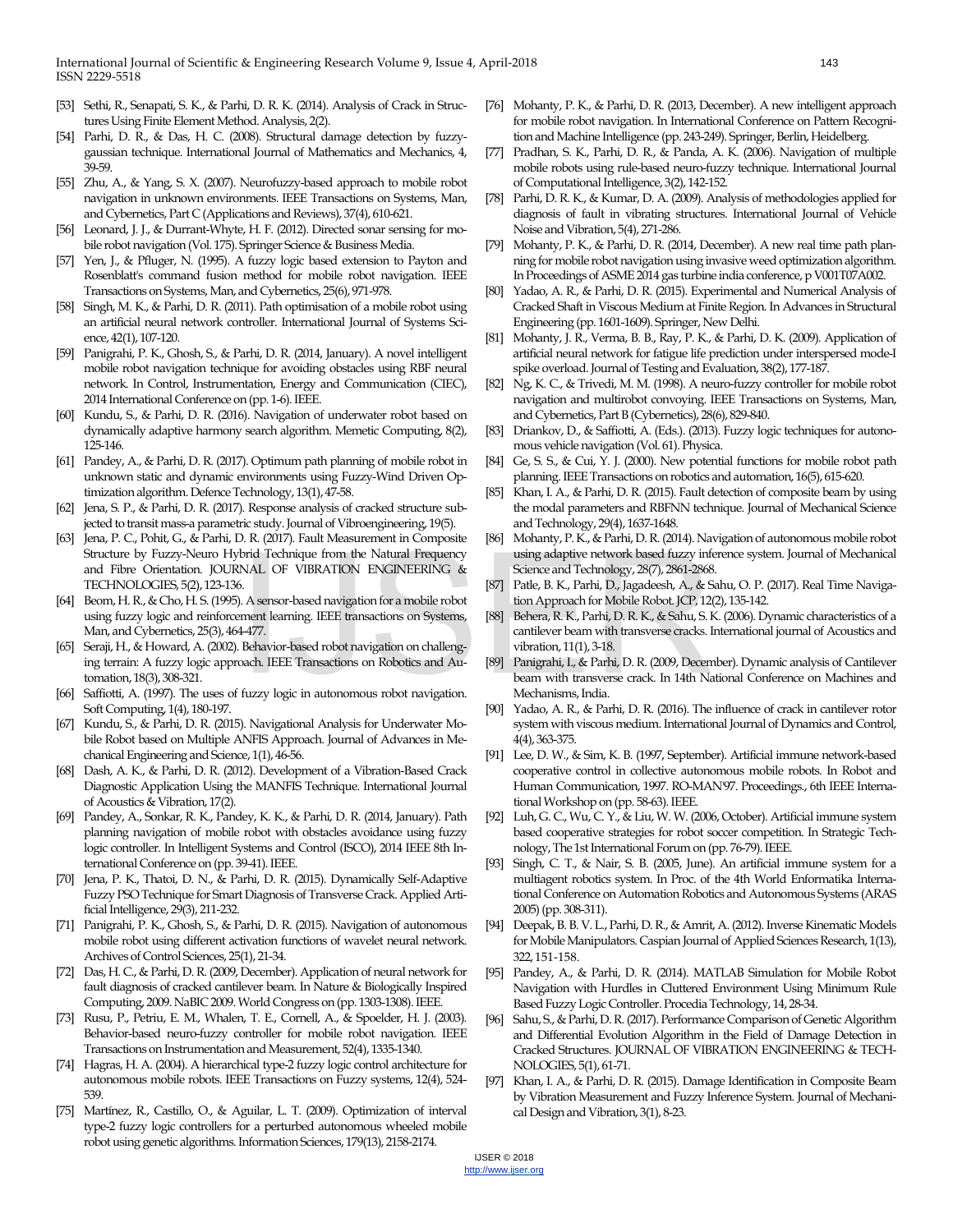- [98] Pradhan, S. K., Parhi, D. R., & Panda, A. K. (2006). Neuro-fuzzy technique for navigation of multiple mobile robots. Fuzzy Optimization and Decision Making, 5(3), 255-288.
- [99] Mohanty, P. K., & Parhi, D. R. (2014). A new efficient optimal path planner for mobile robot based on Invasive Weed Optimization algorithm. Frontiers of Mechanical Engineering, 9(4), 317-330.
- [100] Zhou, Y., Chen, H., & Zhou, G. (2014). Invasive weed optimization algorithm for optimization no-idle flow shop scheduling problem. Neurocomputing, 137, 285-292.
- [101] Ni, J., Wu, L., Fan, X., & Yang, S. X. (2016). Bioinspired intelligent algorithm and its applications for mobile robot control: a survey. Computational intelligence and neuroscience, 2016, 1.
- [102] Rani, D. S., Subrahmanyam, N., & Sydulu, M. (2015). Multi-objective invasive weed optimization–an application to optimal network reconfiguration in radial distribution systems. International Journal of Electrical Power & Energy Systems, 73, 932-942
- [103] Behera, R. K., Pandey, A., & Parhi, D. R. (2014). Numerical and experimental verification of a method for prognosis of inclined edge crack in cantilever beam based on synthesis of mode shapes. Procedia Technology, 14, 67-74.
- [104] Parhi, D. R., & Singh, M. K. (2009). Navigational strategies of mobile robots: a review. International Journal of Automation and Control, 3(2-3), 114-134.
- [105] Singh, A., Sahoo, C., & Parhi, D. R. (2015, January). Design of a planar cable driven parallel robot using the concept of Capacity Margin Index. In Intelligent Systems and Control (ISCO), 2015 IEEE 9th International Conference on (pp. 1-7). IEEE.
- [106] Sahu, S., & Parhi, D. R. (2014, May). Automatic design of fuzzy MF using Genetic Algorithm for fault detection in structural elements. In Engineering and Systems (SCES), 2014 Students Conference on (pp. 1-5). IEEE.
- [107] Sahu, S., Kumar, P. B., & Parhi, D. R. (2017). Design and development of 3 stage determination of damage location using Mamdani-adaptive genetic-Sugeno model. Journal of Theoretical and Applied Mechanics, 55(4), 1325- 1339.
- [108] Das, H. C., & Parhi, D. R. (2009). Detection of the crack in cantilever structures using fuzzy gaussian inference technique. AIAA J, 47(1), 105-115.
- [109] Garcia, M. P., Montiel, O., Castillo, O., Sepúlveda, R., & Melin, P. (2009). Path planning for autonomous mobile robot navigation with ant colony optimization and fuzzy cost function evaluation. Applied Soft Computing, 9(3), 1102- 1110. ve location using Mamdani-adaptive genetic-<br>
(129) Zhang, Y., Gong, D. W., & Zhang, J. H. (
oretical and Applied Mechanics, 55(4), 1325<br>
1303 Lame, Y., Gong, D. W., & Zhang, J. H. (

2016). Autonometics<br>
130) Pandey, A., P
- [110] Dorigo, M., & Birattari, M. (2011). Ant colony optimization. In Encyclopedia of machine learning (pp. 36-39). Springer, Boston, MA.
- [111] Mohamad, M. M., Dunnigan, M. W., & Taylor, N. K. (2005, November). Ant colony robot motion planning. In Computer as a Tool, 2005. EUROCON 2005. The International Conference on (Vol. 1, pp. 213-216). IEEE.
- [112] Jena, S. P., Parhi, D. R., & Mishra, D. (2015). Comparative study on cracked beam with different types of cracks carrying moving mass. Structural Engineering and Mechanics, 56(5), 797-811.
- [113] Kundu, S., & Parhi, D. R. (2013). Modified shuffled frog leaping algorithm based 6DOF motion for underwater mobile robot. Procedia Technology, 10, 295-303.
- [114] Mohanta, J. C., Parhi, D. R., & Patel, S. K. (2011). Path planning strategy for autonomous mobile robot navigation using Petri-GA optimisation. Computers & Electrical Engineering, 37(6), 1058-1070.
- [115] Mohanty, P. K., & Parhi, D. R. (2014). A New Intelligent Motion Planning for Mobile Robot Navigation using Multiple Adaptive Neuro-Fuzzy Inference System. Applied Mathematics & Information Sciences, 8(5), 2527-2535.
- [116] Parhi, D. R., & Sahu, S. (2017). Clonal fuzzy intelligent system for fault diagnosis of cracked beam. International Journal of Damage Mechanics, 1056789517708019.
- [117] Deepak, B. B. V. L., Parhi, D. R., & Kundu, S. (2012). Innate immune based path planner of an autonomous mobile robot. Procedia Engineering, 38, 2663- 2671.
- [118] Bhattacharjee, P., Rakshit, P., Goswami, I., Konar, A., & Nagar, A. K. (2011, October). Multi-robot path-planning using artificial bee colony optimization algorithm. In Nature and Biologically Inspired Computing (NaBIC), 2011 Third World Congress on (pp. 219-224). IEEE.
- [119] .Ang, M. C., Pham, D. T., & Ng, K. W. (2009, June). Minimum-time motion planning for a robot arm using the bees algorithm. In Industrial Informatics, 2009. INDIN 2009. 7th IEEE International Conference on (pp. 487-492). IEEE.
- [120] Lin, J. H., & Huang, L. R. (2009, March). Chaotic bee swarm optimization algorithm for path planning of mobile robots. In Proceedings of the 10th WSEAS international conference on evolutionary computing (pp. 84-89). World Scientific and Engineering Academy and Society (WSEAS).
- [121] Das, H. C., & Parhi, D. R. (2008). Online fuzzy logic crack detection of a cantilever beam. International Journal of Knowledge-based and Intelligent Engineering Systems, 12(2), 157-171.
- [122] Kumar, P. B., & Parhi, D. R. (2017). Vibrational Characterization of a Human Femur Bone and its Significance in the Designing of Artificial Implants. World Journal of Engineering, 14(3), 222-226.
- [123] Pradhan, S. K., Parhi, D. R., & Panda, A. K. (2009). Motion control and navigation of multiple mobile robots for obstacle avoidance and target seeking: a rule-based neuro-fuzzy technique. Proceedings of the Institution of Mechanical Engineers, Part I: Journal of Systems and Control Engineering, 223(2), 275- 288.
- [124] Chhotray, A., Pradhan, M. K., Pandey, K. K., & Parhi, D. R. (2016). Kinematic Analysis of a Two-Wheeled Self-Balancing Mobile Robot. In Proceedings of the International Conference on Signal, Networks, Computing, and Systems (pp. 87-93). Springer India.
- [125] Parhi, D. R. (2008). Neuro-Fuzzy Navigation Technique for Control of Mobile Robots. In Motion Planning. InTech.
- [126] Pradhan, S. K., Parhi, D. R., & Panda, A. K. (2009). Fuzzy logic techniques for navigation of several mobile robots. Applied soft computing, 9(1), 290-304.
- [127] Pugh, J., Martinoli, A., & Zhang, Y. (2005, June). Particle swarm optimization for unsupervised robotic learning. In Swarm Intelligence Symposium, 2005. SIS 2005. Proceedings 2005 IEEE (pp. 92-99). IEEE.
- [128] Karaboga, D., & Basturk, B. (2007). A powerful and efficient algorithm for numerical function optimization: artificial bee colony (ABC) algorithm. Journal of global optimization, 39(3), 459-471.
- [129] Zhang, Y., Gong, D. W., & Zhang, J. H. (2013). Robot path planning in uncertain environment using multi-objective particle swarm optimization. Neurocomputing, 103, 172-185.
- [130] Pandey, A., Parhi, D. R. (2016). Autonomous mobile robot navigation in cluttered environment using hybrid Takagi-Sugeno fuzzy model and simulated annealing algorithm controller. World Journal of Engineering, 13(5), 431-440.
- [131] Jena, P. C., Parhi, D. R., & Pohit, G. (2016). Dynamic Study of Composite Cracked Beam by Changing the Angle of Bidirectional Fibres. Iranian Journal of Science and Technology, Transactions A: Science, 40(1), 27-37.
- [132] Deepak, B. B. V. L., Parhi, D. R., & Praksh, R. (2016). Kinematic Control of a Mobile Manipulator. In Proceedings of the International Conference on Signal, Networks, Computing, and Systems (pp. 339-346). Springer India.
- [133] Jena, P. K., Thatoi, D. N., Nanda, J., & Parhi, D. R. K. (2012). Effect of damage parameters on vibration signatures of a cantilever beam. Procedia Engineering, 38, 3318-3330.
- [134] Parhi, D. R., & Choudhury, S. (2011). Intelligent Fault Detection of a Cracked Cantilever Beam Using Fuzzy Logic Technology with Hybrid Membership Functions. International Journal of Artificial Intelligence and Computational Research, 3(1), 9-16.
- [135] Jena, S. P., & Parhi, D. R. (2017). Parametric Study on the Response of Cracked Structure Subjected to Moving Mass. JOURNAL OF VIBRATION ENGI-NEERING & TECHNOLOGIES, 5(1), 11-19.
- [136] Pugh, J., & Martinoli, A. (2006, May). Multi-robot learning with particle swarm optimization. In Proceedings of the fifth international joint conference on Autonomous agents and multiagent systems (pp. 441-448). ACM.
- [137] Pugh, J., Martinoli, A., & Zhang, Y. (2005, June). Particle swarm optimization for unsupervised robotic learning. In Swarm Intelligence Symposium, 2005. SIS 2005. Proceedings 2005 IEEE (pp. 92-99). IEEE.
- [138] Qin, Y. Q., Sun, D. B., Li, N., & Ma, Q. (2004). Path planning for mobile robot based on particle swarm optimization. Robot, 26(3), 222-225.
- [139] Patle, B. K., Parhi, D. R., A., Jagadeesh, A., ... & Kashyap, S. K. (2017). On firefly algorithm: optimization and application in mobile robot navigation. World Journal of Engineering, 14(1), 65-76.
- [140] Jena, P. C., Parhi, D. R., & Pohit, G. (2014). Theoretical, Numerical (FEM) and Experimental Analysis of composite cracked beams of different boundary conditions using vibration mode shape curvatures. International Journal of Engineering and technology, 6, 509-518.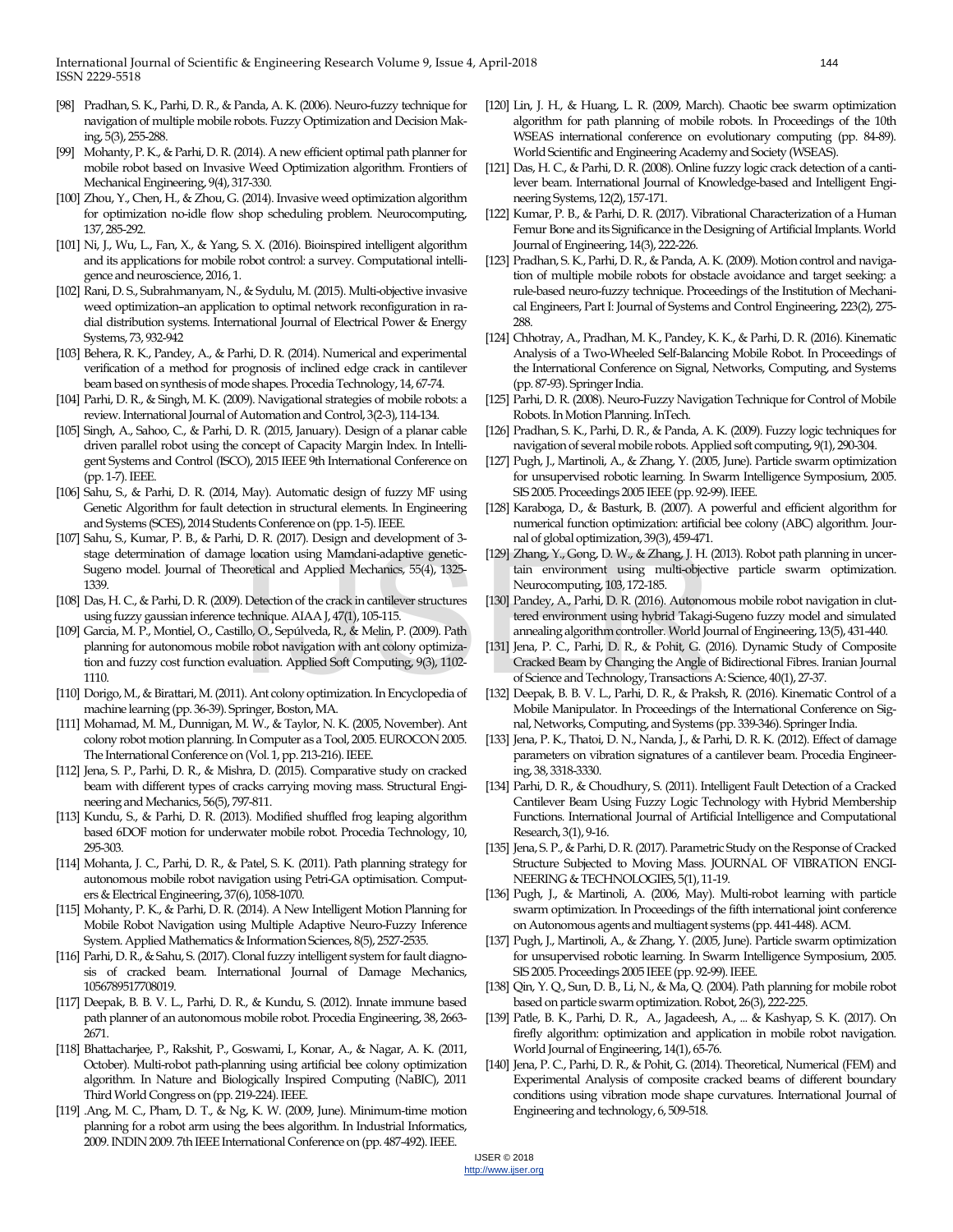International Journal of Scientific & Engineering Research Volume 9, Issue 4, April-2018 145 ISSN 2229-5518

- [141] Pandey, A., & Parhi, D. R. (2016). Multiple mobile robots navigation and obstacle avoidance using minimum rule based ANFIS network controller in the cluttered environment. Int J Adv Robot Automation, 1(1), 1-11.
- [142] Jena, P. K., & Parhi, D. R. (2015). A modified particle swarm optimization technique for crack detection in Cantilever Beams. Arabian Journal for Science and Engineering, 40(11), 3263-3272.
- [143] Kundu, S., & Parhi, D. R. (2017). Reactive navigation of underwater mobile robot using ANFIS approach in a manifold manner. International Journal of Automation and Computing, 14(3), 307-320.
- [144] Pandey, K. K., Pandey, A., Chhotray, A., & Parhi, D. R. (2016). Navigation of Mobile Robot Using Type-2 FLC. In Proceedings of the International Conference on Signal, Networks, Computing, and Systems (pp. 137-145). Springer India.
- [145] Kim, J. H. (2006, October). Ubiquitous robot: Recent progress and development. In SICE-ICASE, 2006. International Joint Conference (pp. I-25). IEEE.
- [146] Tsai, C. C., Huang, H. C., & Chan, C. K. (2011). Parallel elite genetic algorithm and its application to global path planning for autonomous robot navigation. IEEE Transactions on Industrial Electronics, 58(10), 4813-4821.
- [147] Ahuactzin, J. M., Talbi, E. G., Bessiere, P., & Mazer, E. (1993). Using genetic algorithms for robot motion planning. In Geometric Reasoning for Perception and Action (pp. 84-93). Springer, Berlin, Heidelberg.
- [148] Nanda, J., & Parhi, D. R. (2013). Theoretical analysis of the shaft. Advances in Fuzzy Systems, 2013, 8.
- [149] Parhi, D. R., & Yadao, A. R. (2016). Analysis of dynamic behavior of multicracked cantilever rotor in viscous medium. Proceedings of the Institution of Mechanical Engineers, Part K: Journal of Multi-body Dynamics, 230(4), 416- 425.
- [150] Pandey, K. K., Mohanty, P. K., & Parhi, D. R. (2014, January). Real time navigation strategies for webots using fuzzy controller. In Intelligent Systems and Control (ISCO), 2014 IEEE 8th International Conference on (pp. 10-16). IEEE.
- [151] Mohanty, P. K., & Parhi, D. R. (2013). Controlling the motion of an autonomous mobile robot using various techniques: a review. Journal of Advance Mechanical Engineering, 1(1), 24-39.
- [152] Pandey, A., Parhi, D. R. (2016). New algorithm for behaviour-based mobile robot navigation in cluttered environment using neural network architecture. World Journal of Engineering, 13(2), 129-141.
- [153] Mohanty, P. K., & Parhi, D. R. (2013, December). Cuckoo search algorithm for the mobile robot navigation. In International Conference on Swarm, Evolutionary, and Memetic Computing (pp. 527-536). Springer, Cham.
- [154] Lewis, F. L., Liu, K., & Yesildirek, A. (1995). Neural net robot controller with guaranteed tracking performance. IEEE Transactions on Neural Networks, 6(3), 703-715.
- [155] Pomerleau, D. A. (2012). Neural network perception for mobile robot guidance (Vol. 239). Springer Science & Business Media.
- [156] Spronck, P. H. M., Sprinkhuizen-Kuyper, I. G., & Postma, E. O. (2001, July). Evolutionary learning of a neural robot controller. In International Conference on Computational Intelligence for Modelling in Control and Automation– (CIMCA'2001) (pp. 511-519).
- [157] Parhi, D. R., & Jena, S. P. (2017). Dynamic and experimental analysis on response of multi-cracked structures carrying transit mass. Proceedings of the Institution of Mechanical Engineers, Part O: Journal of Risk and Reliability, 231(1), 25-35.
- [158] Das, H. C., & Parhi, D. R. (2009). Fuzzy-neuro controler for smart fault detection of a beam. International Journal of Acoustics and Vibrations, 14(2), 70-80.
- [159] Jena, S. P., & Parhi, D. R. (2016). Response of Damaged Structure to High Speed Mass. Procedia Engineering, 144, 1435-1442.
- [160] Kundu, S., Parhi, R., & Deepak, B. B. V. L. (2012). Fuzzy-neuro based navigational strategy for mobile robot. International Journal of Scientific & Engineering Research, 3(6), 1-6.
- [161] Parhi, D. R., & Mohanty, P. K. (2016). IWO-based adaptive neuro-fuzzy controller for mobile robot navigation in cluttered environments. The International Journal of Advanced Manufacturing Technology, 83(9-12), 1607-1625.
- [162] Eliot, E., BBVL, D., & Parhi, D. R. (2012). Design & kinematic analysis of an articulated robotic manipulator.
- [163] Kim, D., Seo, S. J., & Park, G. T. (2005). Zero-moment point trajectory modelling of a biped walking robot using an adaptive neuro-fuzzy system. IEE Proceedings-Control Theory and Applications, 152(4), 411-426.
- [164] Wang, J. S., & Lee, C. G. (2003). Self-adaptive recurrent neuro-fuzzy control of an autonomous underwater vehicle. IEEE transactions on robotics and automation, 19(2), 283-295.
- [165] Godjevac, J., & Steele, N. (1999). Neuro-fuzzy control of a mobile robot. Neurocomputing, 28(1-3), 127-143.
- [166] Mohanty, P. K., Kumar, S., & Parhi, D. R. (2015). A new ecologically inspired algorithm for mobile robot navigation.In Proceedings of the 3rd International Conference on Frontiers of Intelligent Computing: Theory and Applications (FICTA) 2014 (pp. 755-762). Springer, Cham.
- [167] Mohanty, P. K., & Parhi, D. R. (2016). Optimal path planning for a mobile robot using cuckoo search algorithm. Journal of Experimental & Theoretical Artificial Intelligence, 28(1-2), 35-52.
- [168] Thatoi, D. N., Das, H. C., & Parhi, D. R. (2012). Review of techniques for fault diagnosis in damaged structure and engineering system. Advances in Mechanical Engineering, 4, 327569, 1-11.
- [169] Kashyap, S. K., Parhi, D. R. K., Sinha, A., Singh, M. K., & Singh, B. K. (2008, October). Optimization of Mine Support Parameters Using Neural Network Approach. In Proceedings of the 12th International Conference on Computer Methods and Advances in Geomechanics (p. 1770).
- [170] Deepak, B. B. V. L., & Parhi, D. (2013). Intelligent adaptive immune-based motion planner of a mobile robot in cluttered environment. Intelligent Service Robotics, 6(3), 155-162.
- [171] Pandey, A., Pandey, S., & Parhi, D. R. (2017). Mobile Robot Navigation and Obstacle Avoidance Techniques: A Review. Int Rob Auto J, 2(3), 00022.
- [172] Castillo, O., & Melin, P. (2003). Intelligent adaptive model-based control of robotic dynamic systems with a hybrid fuzzy-neural approach. Applied Soft Computing, 3(4), 363-378.
- [173] Piltan, F., Aghayari, F., Rashidian, M. R., & Shamsodini, M. (2012). A New Estimate Sliding Mode Fuzzy Controller for Robotic Manipulator. International Journal of Robotics and Automation, 3(1), 45-58.
- [174] Cordón, O. (2011). A historical review of evolutionary learning methods for Mamdani-type fuzzy rule-based systems: Designing interpretable genetic fuzzy systems. International Journal of Approximate Reasoning, 52(6), 894- 913. nternational Conference on (pp. 10-16). IEEE.<br>
(2013). Controlling the motion of an autono-<br>
174] Cordón, O. (2011). A historical review of use techniques: a review. Journal of Advance<br>
4-39.<br>
1. New algorithm for behaviou
	- [175] Mohanty, J. R., Verma, B. B., Ray, P. K., & Parhi, D. R. K. (2010). Prediction of mode-I overload-induced fatigue crack growth rates using neuro-fuzzy approach. Expert systems with Applications, 37(4), 3075-3087.
	- [176] Parhi, D. R., & Singh, M. K. (2009). Real-time navigational control of mobile robots using an artificial neural network. Proceedings of the Institution of Mechanical Engineers, Part C: Journal of Mechanical Engineering Science, 223(7), 1713-1725.
	- [177] Singh, M. K., Parhi, D. R., Bhowmik, S., & Kashyap, S. K. (2008, October). Intelligent controller for mobile robot: Fuzzy logic approach. In The 12th International Conference of International Association for Computer Methods and Advances in Geomechanics (IACMAG) (pp. 1-6).
	- [178] Parhi, D. R., & Behera, A. K. (2003). Vibration analysis of cantilever type cracked rotor in viscous fluid. Transactions of the Canadian Society for Mechanical Engineering, 27(3), 147-173.
	- [179] Dash, A., & Parhi, D. (2014). Analysis of an Intelligent Hybrid System for Fault Diagnosis in Cracked Structure. Arabian Journal for Science & Engineering (Springer Science & Business Media BV), 39(2) , 1337-1357.
	- [180] Khan, I. A., & Parhi, D. R. (2013). Finite element analysis of double cracked beam and its experimental validation. Procedia Engineering, 51, 703-708.
	- [181] Khanesar, M. A., Kaynak, O., & Teshnehlab, M. (2011). Direct model reference Takagi–Sugeno fuzzy control of SISO nonlinear systems. IEEE Transactions on fuzzy systems, 19(5), 914-924.
	- [182] Martínez, R., Castillo, O., & Aguilar, L. T. (2009). Optimization of interval type-2 fuzzy logic controllers for a perturbed autonomous wheeled mobile robot using genetic algorithms. Information Sciences, 179(13), 2158-2174.
	- [183] Lee, D. H., Park, J. B., Joo, Y. H., Lin, K. C., & Ham, C. H. (2010). Robust H∞ control for uncertain nonlinear active magnetic bearing systems via Takagi-Sugeno fuzzy models. International Journal of Control, Automation and Systems, 8(3), 636-646.
	- [184] Kundu, S., & Parhi, D. R. (2010, September). Behavior-based navigation of multiple robotic agents using hybrid-fuzzy controller. In Computer and Communication Technology (ICCCT), 2010 International Conference on (pp. 706-711). IEEE.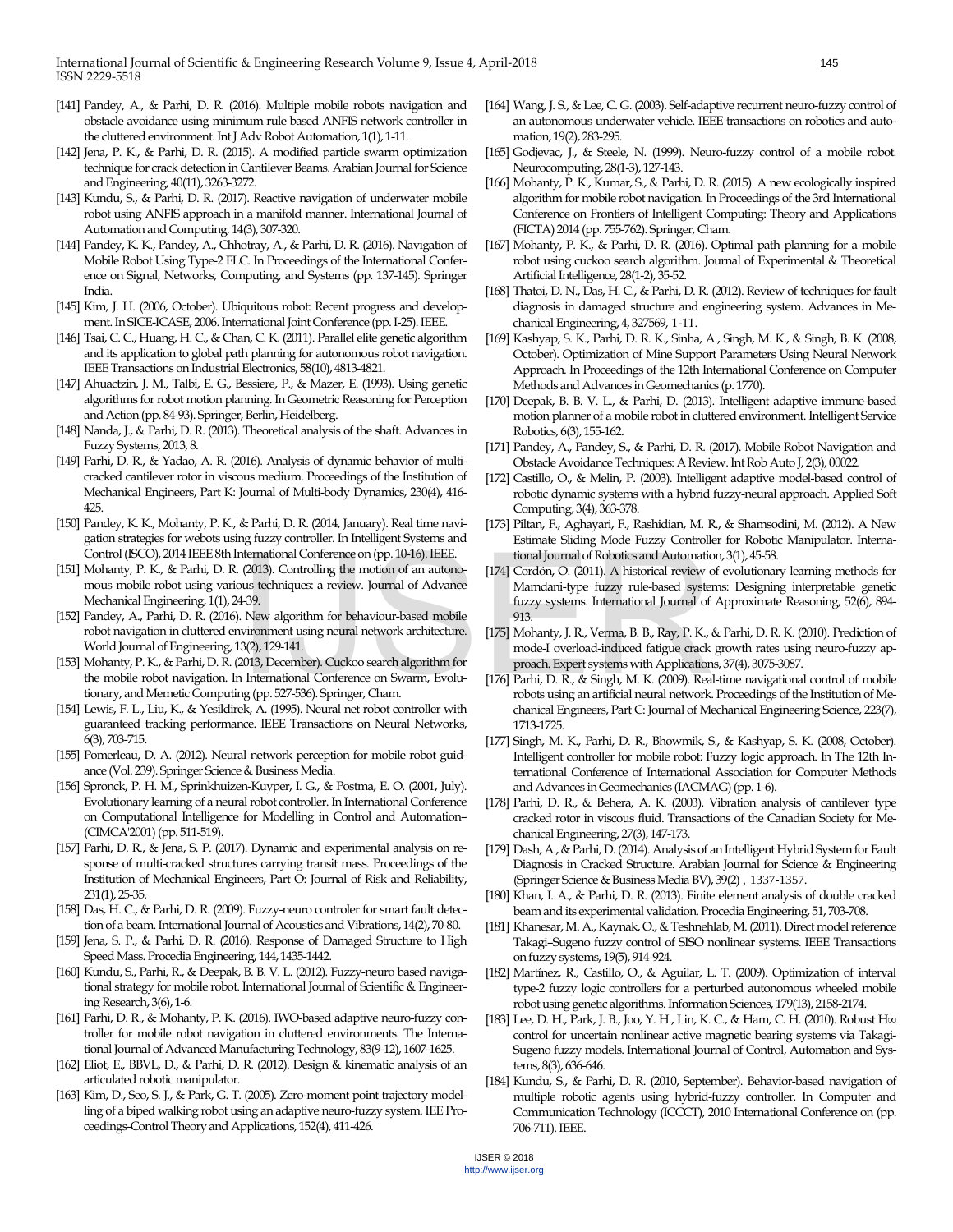International Journal of Scientific & Engineering Research Volume 9, Issue 4, April-2018 146 ISSN 2229-5518

- [185] Deepak, B. B. V. L., & Parhi, D. (2012). PSO based path planner of an autonomous mobile robot. Open Computer Science, 2(2), 152-168.
- [186] Kundu, S., & Dayal, R. P. (2010, December). A fuzzy approach towards behavioral strategy for navigation of mobile agent. In Emerging Trends in Robotics and Communication Technologies (INTERACT), 2010 International Conference on (pp. 292-297). IEEE.
- [187] Mohanty, P. K., & Parhi, D. R. (2014). Navigation of autonomous mobile robot using adaptive neuro-fuzzy controller. In Intelligent Computing, Networking, and Informatics (pp. 521-530). Springer, New Delhi.
- [188] Parhi, D. R., & Kundu, S. (2012). Theoretical Analysis of 6 DOF Motion for Underwater Robot. International Journal of Artificial Intelligence and Computational Research (IJAICR), 4(2).
- [189] Mohanty, J. R., Verma, B. B., Parhi, D. R. K., & Ray, P. K. (2009). Application of artificial neural network for predicting fatigue crack propagation life of aluminum alloys, 1(3), 133-138.
- [190] Castillo, O., Martínez-Marroquín, R., Melin, P., Valdez, F., & Soria, J. (2012). Comparative study of bio-inspired algorithms applied to the optimization of type-1 and type-2 fuzzy controllers for an autonomous mobile robot. Information sciences, 192, 19-38.
- [191] Birkin, P. A., & Garibaldi, J. M. (2009, August). A comparison of type-1 and type-2 fuzzy controllers in a micro-robot context. In Fuzzy Systems, 2009. FUZZ-IEEE 2009. IEEE International Conference on (pp. 1857-1862). IEEE.
- [192] Castillo, O., Amador-Angulo, L., Castro, J. R., & Garcia-Valdez, M. (2016). A comparative study of type-1 fuzzy logic systems, interval type-2 fuzzy logic systems and generalized type-2 fuzzy logic systems in control problems. Information Sciences, 354, 257-274.
- [193] Pothal, J. K., & Parhi, D. R. (2015). Navigation of multiple mobile robots in a highly clutter terrains using adaptive neuro-fuzzy inference system. Robotics and Autonomous Systems, 72, 48-58.
- [194] Parhi, D. R., & Kundu, S. (2011). A Hybrid Fuzzy Controller for Navigation of Real Mobile Robot. International Journal of Applied Artificial Intelligence in Engineering System, 3(1).
- [195] Pandey, A., Kumar, S., Pandey, K. K., & Parhi, D. R. (2016). Mobile robot navigation in unknown static environments using ANFIS controller. Perspectives in Science, 8, 421-423.
- [196] Parhi, D. R., & Singh, M. K. (2008). Intelligent fuzzy interface technique for the control of an autonomous mobile robot. Proceedings of the Institution of Mechanical Engineers, Part C: Journal of Mechanical Engineering Science, 222(11), 2281-2292. A Hybrid Fuzzy Controller for Navigation of known Environment. World Academy of<br>
al Journal of Applied Artificial Intelligence in ogy, International Journal of Electrical, Communication Engineering, 8(10), 1626<br>
y, K. K.,
- [197] Singh, M. K., Parhi, D. R., & Pothal, J. K. (2009, October). ANFIS approach for navigation of mobile robots. In Advances in Recent Technologies in Communication and Computing, 2009. ARTCom'09. International Conference on (pp. 727-731). IEEE.
- [198] Saradindu Ghosh ; Pratap K. Panigrahi ; Dayal R. Parhi, (2017).Analysis of FPA and BA meta-heuristic controllers for optimal path planning of mobile robot in cluttered environment. Journal of IET, 11(7), 817-828.
- [199] Castillo, O. (2012). Introduction to type-2 fuzzy logic control. In Type-2 Fuzzy Logic in Intelligent Control Applications (pp. 3-5). Springer, Berlin, Heidelberg.
- [200] Linda, O., & Manic, M. (2011). Uncertainty-robust design of interval type-2 fuzzy logic controller for delta parallel robot. IEEE transactions on industrial informatics, 7(4), 661-670.
- [201] John, R., & Coupland, S. (2007). Type-2 fuzzy logic: A historical view. IEEE computational intelligence magazine, 2(1), 57-62.
- [202] D.R. Parhi and Alok kumar Jha(2012) "Review and Analysis of Different Methodologies used in Mobile Robot Navigation" IJAAIES,4(1),pp,1-18.
- [203] Pradhan, S. K., Parhi, D. R., & Panda, A. K. (2006). Navigation technique to control several mobile robots. International Journal of Knowledge-based and Intelligent Engineering Systems, 10(5), 387-401.
- [204] Parhi, D. R., & Pothal, J. K. (2011). Intelligent navigation of multiple mobile robotsusing an ant colony optimization techniquein a highly cluttered environment. Proceedings of the Institution of Mechanical Engineers, Part C: Journal of Mechanical Engineering Science, 225(1), 225-232.
- [205] Mohanty, P. K., & Parhi, D. R. (2015). A new hybrid optimization algorithm for multiple mobile robots navigation based on the CS-ANFIS approach. Memetic Computing, 7(4), 255-273.
- [206] Deepak, B. B. V. L., Parhi, D. R., & Jha, A. K. (2011). Kinematic Model of Wheeled Mobile Robots. Int. J. on Recent Trends in Engineering & Technology, 5(04).
- [207] Panigrahi, P. K., Ghosh, S., & Parhi, D. R. (2014). Intelligent Leaning and Control of Autonomous Mobile Robot using MLP and RBF based Neural Network in Clustered Environment. International Journal of Scientific and Engineering Research, 5(6), 313-316.
- [208] Park, J., & Sandberg, I. W. (1991). Universal approximation using radial-basisfunction networks. Neural computation, 3(2), 246-257.
- [209] Yingwei, L., Sundararajan, N., & Saratchandran, P. (1997). A sequential learning scheme for function approximation using minimal radial basis function neural networks. Neural computation, 9(2), 461-478.
- [210] Spooner, J. T., & Passino, K. M. (1999). Decentralized adaptive control of nonlinear systems using radial basis neural networks. IEEE transactions on automatic control, 44(11), 2050-2057.
- [211] Jena, P. K., Thatoi, D. N., & Parhi, D. R. (2013). Differential evolution: an inverse approach for crack detection. Advances in Acoustics and Vibration, 2013.
- [212] Dash, A. K., & Parhi, D. R. (2012). A vibration based inverse hybrid intelligent method for structural health monitoring. International Journal of Mechanical and Materials Engineering, 6(2).
- [213] Ghosh, S., Kumar, P. P., & Parhi, D. R. (2016). Performance comparison of novel WNN approach with RBFNN in navigation of autonomous mobile robotic agent. Serbian Journal of Electrical Engineering, 13(2), 239-263.
- [214] Jena, P. C., Parhi, D. R., Pohit, G., & Samal, B. P. (2015). Crack Assessment by FEM of AMMC Beam Produced by Modified Stir Casting Method. Materials Today: Proceedings, 2(4-5), 2267-2276.
- [215] Panigrahi, P. K., Ghosh, S., & Parhi, D. R. (2014). Comparison of GSA, SA and PSO Based Intelligent Controllers for Path Planning of Mobile Robot in Unknown Environment. World Academy of Science, Engineering and Technology, International Journal of Electrical, Computer, Energetic, Electronic and Communication Engineering, 8(10), 1626-1635.
- [216] Mohanty, J. R., Parhi, D. R. K., Ray, P. K., & Verma, B. B. (2009). Prediction of residual fatigue life under interspersed mixed‐mode (I and II) overloads by Artificial Neural Network. Fatigue & Fracture of Engineering Materials & Structures, 32(12), 1020-1031.
- [217] Koren, Y., & Borenstein, J. (1991, April). Potential field methods and their inherent limitations for mobile robot navigation. In Robotics and Automation, 1991. Proceedings., 1991 IEEE International Conference on (pp. 1398-1404). IEEE.
- [218] Barraquand, J., Langlois, B., & Latombe, J. C. (1992). Numerical potential field techniques for robot path planning. IEEE transactions on systems, man, and cybernetics, 22(2), 224-241.
- [219] Song, P., & Kumar, V. (2002). A potential field based approach to multi-robot manipulation. In Robotics and Automation, 2002. Proceedings. ICRA'02. IEEE International Conference on (Vol. 2, pp. 1217-1222). IEEE.
- [220] Kayacan, E., Kayacan, E., Ramon, H., & Saeys, W. (2013). Adaptive neurofuzzy control of a spherical rolling robot using sliding-mode-control-theorybased online learning algorithm.*IEEE Transactions on Cybernetics*, *43*(1), 170- 179.
- [221] Mohanty, J. R., Verma, B. B., Ray, P. K., & Parhi, D. R. K. (2011). Application of adaptive neuro-fuzzy inference system in modeling fatigue life under interspersed mixed-mode (I and II) spike overload. Expert Systems with Applications, 38(10), 12302-12311.
- [222] Parhi, D. R., & Deepak, B. B. V. L. (2011). Kinematic model of three wheeled mobile robot. Journal of Mechanical Engineering Research, 3(9), 307-318.
- [223] Jena, P. C., Parhi, D. R., & Pohit, G. (2012). Faults detection of a single cracked beam by theoretical and experimental analysis using vibration signatures. IOSR Journal of Mechanical and Civil Engineering, 4(3), 01-18.
- [224] Parhi, D. R. K., & Das, H. (2010). Diagnosis of fault and condition monitoring of dynamic structures using the multiple adaptive-neuro-fuzzy inference system technique. Proceedings of the Institution of Mechanical Engineers, Part G: Journal of Aerospace Engineering, 224(3), 259-270.
- [225] Mohanty, P. K., & Parhi, D. R. (2012, August). Navigation of an autonomous mobile robot using intelligent hybrid technique. In Advanced Communication Control and Computing Technologies (ICACCCT), 2012 IEEE International Conference on (pp. 136-140). IEEE.